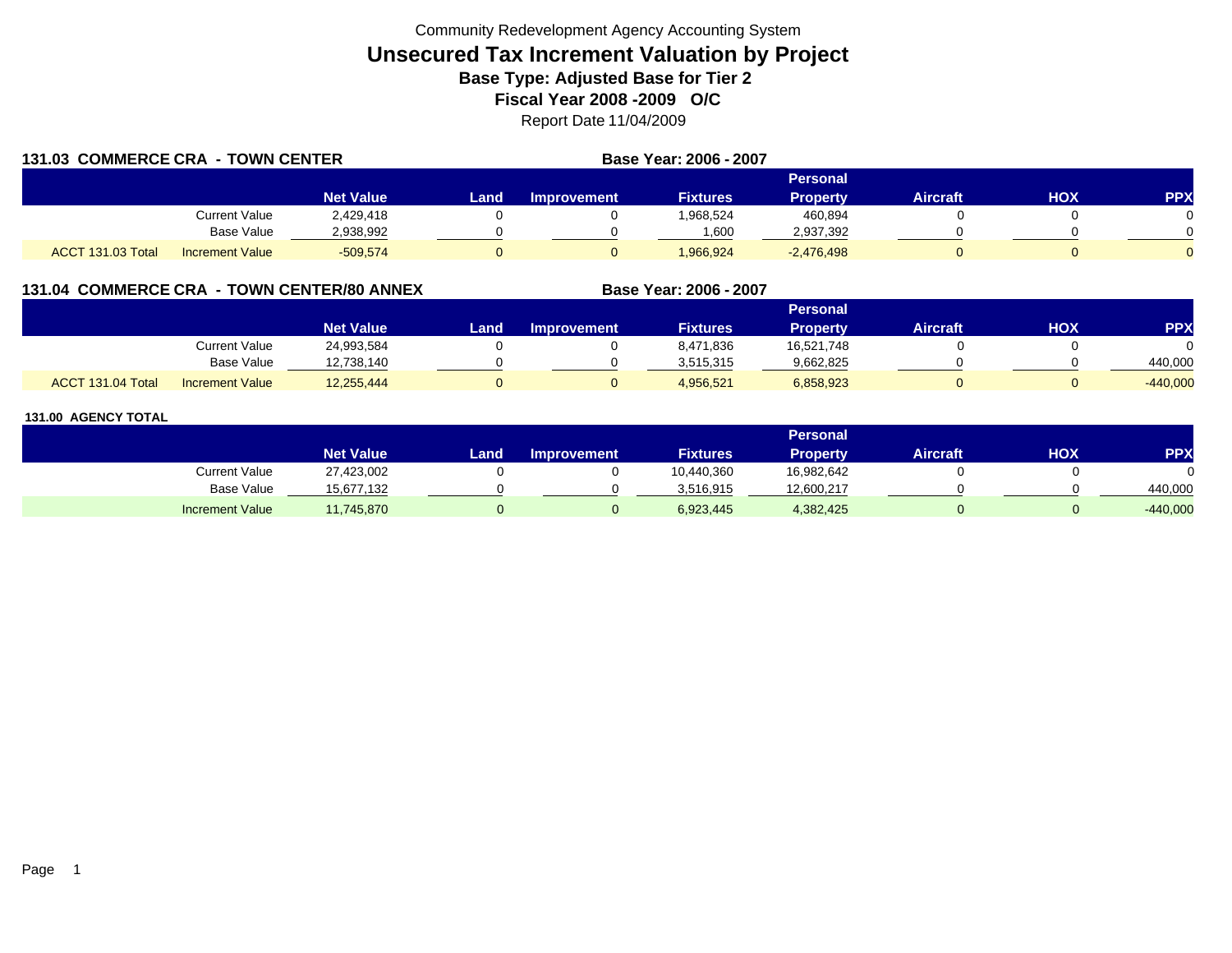|                   | 176.03 INGLEWOOD CRA - LA CIENEGA |                  |      |             | Base Year: 2007 - 2008 |                 |          |            |            |
|-------------------|-----------------------------------|------------------|------|-------------|------------------------|-----------------|----------|------------|------------|
|                   |                                   |                  |      |             |                        | <b>Personal</b> |          |            |            |
|                   |                                   | <b>Net Value</b> | Land | Improvement | <b>Fixtures</b>        | <b>Property</b> | Aircraft | <b>HOX</b> | <b>PPX</b> |
|                   | Current Value                     | 2,758,287        |      |             | 18.437                 | 2,739,850       |          |            |            |
|                   | Base Value                        | 7,696,143        |      |             | .317,680               | 6,708,463       |          |            | 330,000    |
| ACCT 176.03 Total | <b>Increment Value</b>            | $-4,937,856$     |      |             | $-1,299,243$           | $-3,968,613$    |          |            | $-330,000$ |

## **176.07 INGLEWOOD CRA - LA CIENEGA/76 ANNEX**

|                   |                        |                  |      |                    |                 | Personal        |                 |     |     |
|-------------------|------------------------|------------------|------|--------------------|-----------------|-----------------|-----------------|-----|-----|
|                   |                        | <b>Net Value</b> | Land | <b>Improvement</b> | <b>Fixtures</b> | <b>Property</b> | <b>Aircraft</b> | нох | PPX |
|                   | <b>Current Value</b>   | 15,737,341       |      |                    | 4,443,422       | 11,293,919      |                 |     |     |
|                   | <b>Base Value</b>      | 1.770.053        |      |                    | 3,968,429       | 801,624         |                 |     |     |
| ACCT 176.07 Total | <b>Increment Value</b> | 3,967,288        |      |                    | 474,993         | 3,492,295       |                 |     |     |

**Base Year: 2007 - 2008**

|                        |                  |      |                    |                 | <b>Personal</b> |                 |     |            |
|------------------------|------------------|------|--------------------|-----------------|-----------------|-----------------|-----|------------|
|                        | <b>Net Value</b> | Land | <b>Improvement</b> | <b>Fixtures</b> | <b>Property</b> | <b>Aircraft</b> | ΧΟΗ | <b>PP</b>  |
| Current Value          | 18,495,628       |      |                    | 4,461,859       | 14,033,769      |                 |     |            |
| <b>Base Value</b>      | 19,466,196       |      |                    | 5,286,109       | 14,510,087      |                 |     | 330,000    |
| <b>Increment Value</b> | $-970,568$       |      |                    | $-824,250$      | $-476,318$      |                 |     | $-330,000$ |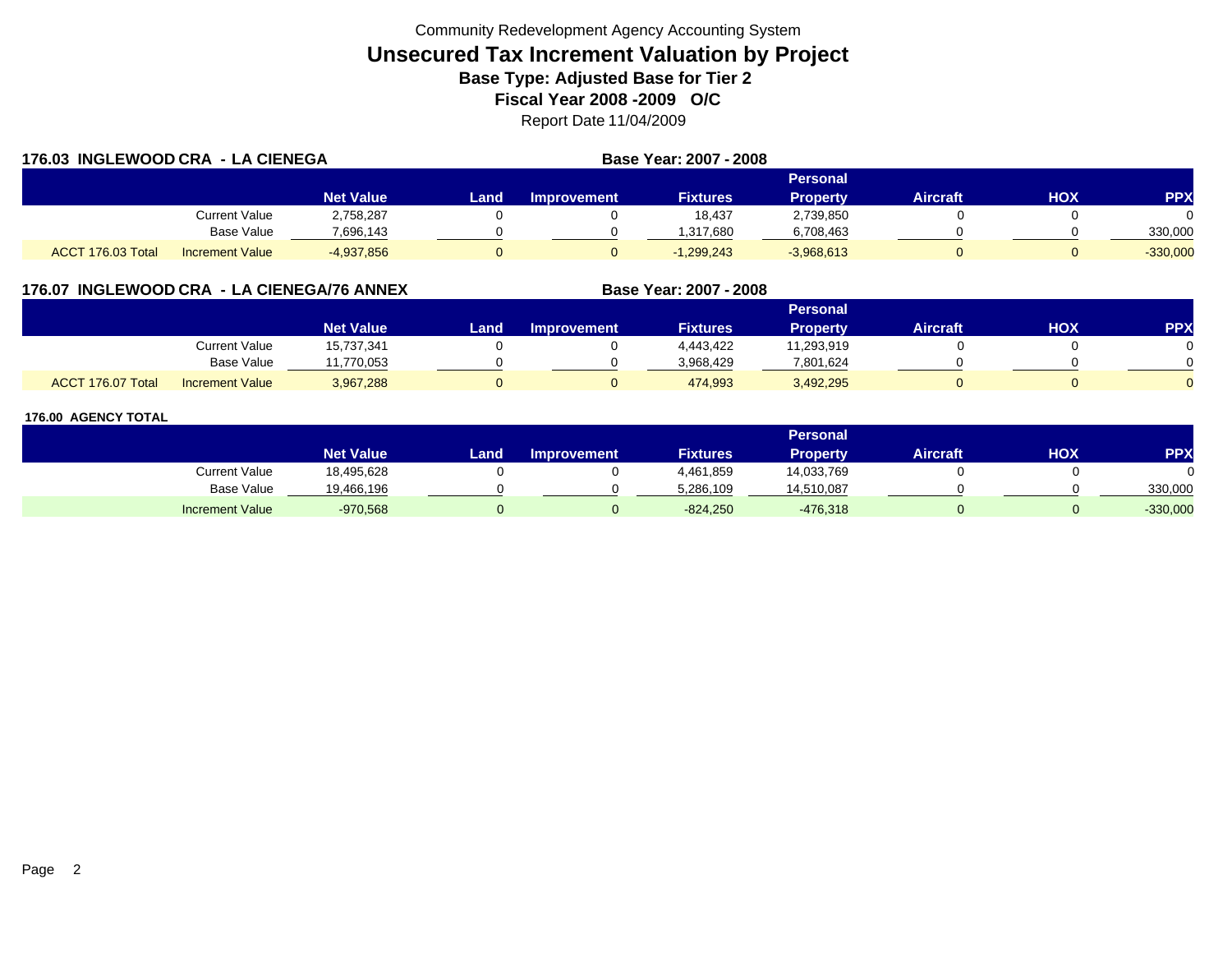|                   |                        | 180.04 LA VERNE CRA - CENTRAL CITY RP AMEND #3 | Base Year: 2005 - 2006 |             |                 |                 |                 |            |            |
|-------------------|------------------------|------------------------------------------------|------------------------|-------------|-----------------|-----------------|-----------------|------------|------------|
|                   |                        |                                                |                        |             |                 | Personal        |                 |            |            |
|                   |                        | <b>Net Value</b>                               | Land                   | Improvement | <b>Fixtures</b> | <b>Property</b> | <b>Aircraft</b> | <b>HOX</b> | <b>PPX</b> |
|                   | Current Value          | 11,955,798                                     |                        |             | 3,872,017       | 8,083,781       |                 |            |            |
|                   | Base Value             | 8,942,898                                      |                        |             | 3.422.609       | 5,520,289       |                 |            |            |
| ACCT 180.04 Total | <b>Increment Value</b> | 3,012,900                                      |                        |             | 449.408         | 2,563,492       |                 |            |            |

|                        |                  |      |                    |                 | <b>Personal</b> |                 |     |     |
|------------------------|------------------|------|--------------------|-----------------|-----------------|-----------------|-----|-----|
|                        | <b>Net Value</b> | Land | <b>Improvement</b> | <b>Fixtures</b> | Property        | <b>Aircraft</b> | HOX | PPX |
| Current Value          | 1,955,798        |      |                    | 3,872,017       | 8,083,781       |                 |     |     |
| Base Value             | 8,942,898        |      |                    | 3.422.609       | 5,520,289       |                 |     |     |
| <b>Increment Value</b> | 3,012,900        |      |                    | 449,408         | 2,563,492       |                 |     |     |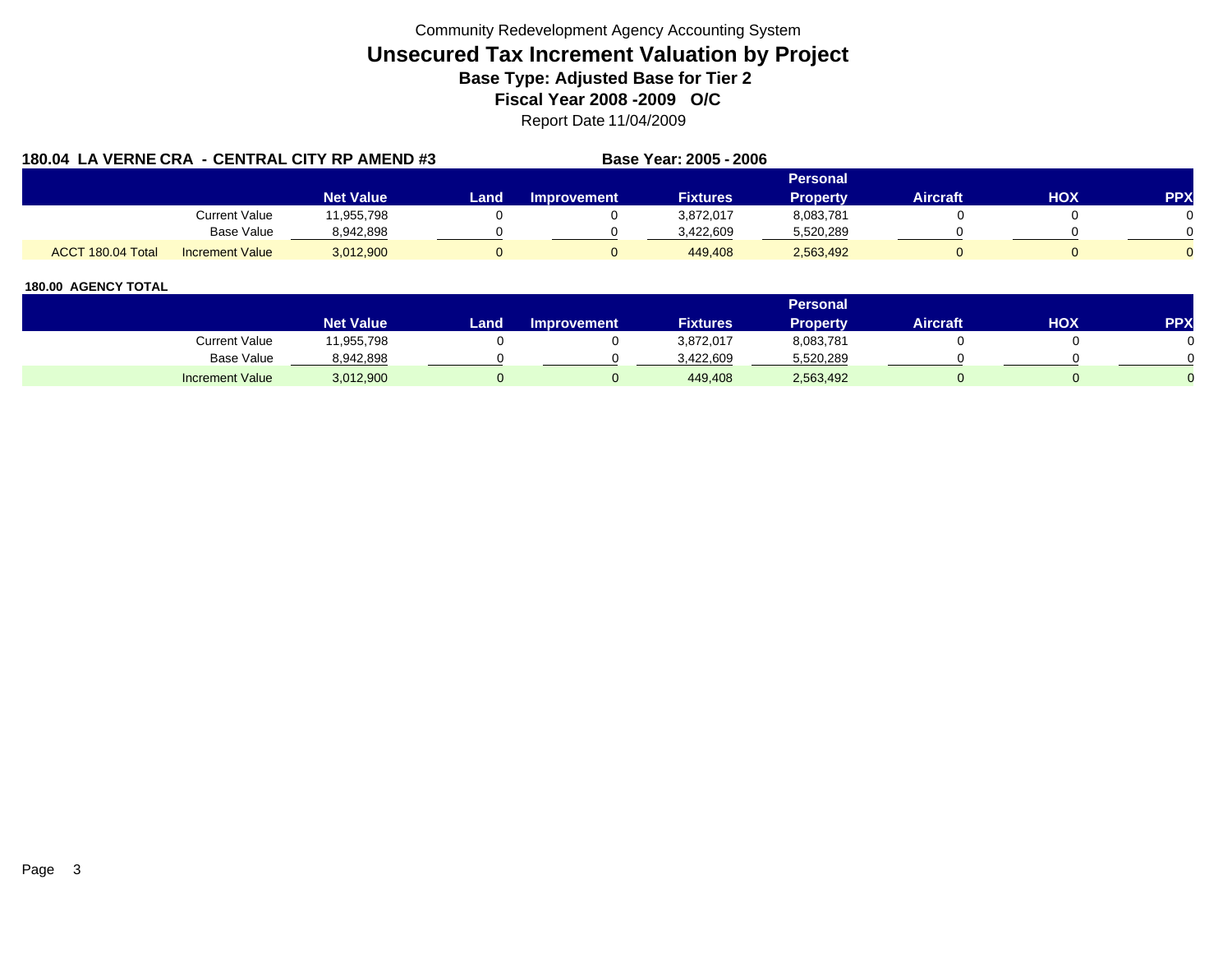| 189.10 L.A. CITY CRA - LAUREL CANYON (CD 2) |                        |                  |       |                    | Base Year: 2006 - 2007 |                 |                 |     |            |
|---------------------------------------------|------------------------|------------------|-------|--------------------|------------------------|-----------------|-----------------|-----|------------|
|                                             |                        |                  |       |                    |                        | Personal        |                 |     |            |
|                                             |                        | <b>Net Value</b> | Landı | <b>Improvement</b> | <b>Fixtures</b>        | <b>Property</b> | <b>Aircraft</b> | HOX | <b>PPX</b> |
|                                             | <b>Current Value</b>   | 19.934.255       |       |                    | 6,701,543              | 13,232,712      |                 |     |            |
|                                             | <b>Base Value</b>      | 17.346.618       |       |                    | 6,121,003              | 11,253,615      |                 |     | 28.000     |
| ACCT 189.10 Total                           | <b>Increment Value</b> | 2,587,637        |       |                    | 580.540                | 1,979,097       |                 |     | $-28.000$  |

## **189.18 L.A. CITY CRA - CRENSHAW/SLAUSON RECOVERY RP**

|                   |                        |                  |      |                    |                 | <b>Personal</b> |                 |            |          |
|-------------------|------------------------|------------------|------|--------------------|-----------------|-----------------|-----------------|------------|----------|
|                   |                        | <b>Net Value</b> | Land | <b>Improvement</b> | <b>Fixtures</b> | Propertv        | <b>Aircraft</b> | <b>HOX</b> | PPX      |
|                   | <b>Current Value</b>   | 8,936,970        |      |                    | 4,210,116       | 4,726,854       |                 |            |          |
|                   | <b>Base Value</b>      | 8,462,386        |      |                    | 4.074.497       | 4,395,889       |                 |            | 8,000    |
| ACCT 189.18 Total | <b>Increment Value</b> | 474,584          |      |                    | 135.619         | 330,965         |                 |            | $-8,000$ |

**Base Year: 2006 - 2007**

**Base Year: 2006 - 2007**

# **189.19 L.A. CITY CRA - WATTS CORRIDOR RECOVERY RP**

|                   |                        |                  |      |             |                 | Personal        |          |     |           |
|-------------------|------------------------|------------------|------|-------------|-----------------|-----------------|----------|-----|-----------|
|                   |                        | <b>Net Value</b> | Land | Improvement | <b>Fixtures</b> | <b>Property</b> | Aircraft | нох | PPX       |
|                   | <b>Current Value</b>   | 2,498,316        |      |             | 857,279         | 1,641,037       |          |     |           |
|                   | <b>Base Value</b>      | 2,447,701        |      |             | 673.992         | .783.909        |          |     | 10.200    |
| ACCT 189.19 Total | <b>Increment Value</b> | 50,615           |      |             | 183.287         | $-142.872$      |          |     | $-10,200$ |

|                        |                  |       |                    |                 | <b>Personal</b> |                 |            |            |
|------------------------|------------------|-------|--------------------|-----------------|-----------------|-----------------|------------|------------|
|                        | <b>Net Value</b> | Land, | <b>Improvement</b> | <b>Fixtures</b> | <b>Property</b> | <b>Aircraft</b> | <b>HOX</b> | <b>PPX</b> |
| Current Value          | 31,369,541       |       |                    | 1,768,938       | 19,600,603      |                 |            |            |
| Base Value             | 28,256,705       |       |                    | 10.869.492      | 17,433,413      |                 |            | 46.200     |
| <b>Increment Value</b> | 3,112,836        |       |                    | 899,446         | 2,167,190       |                 |            | $-46,200$  |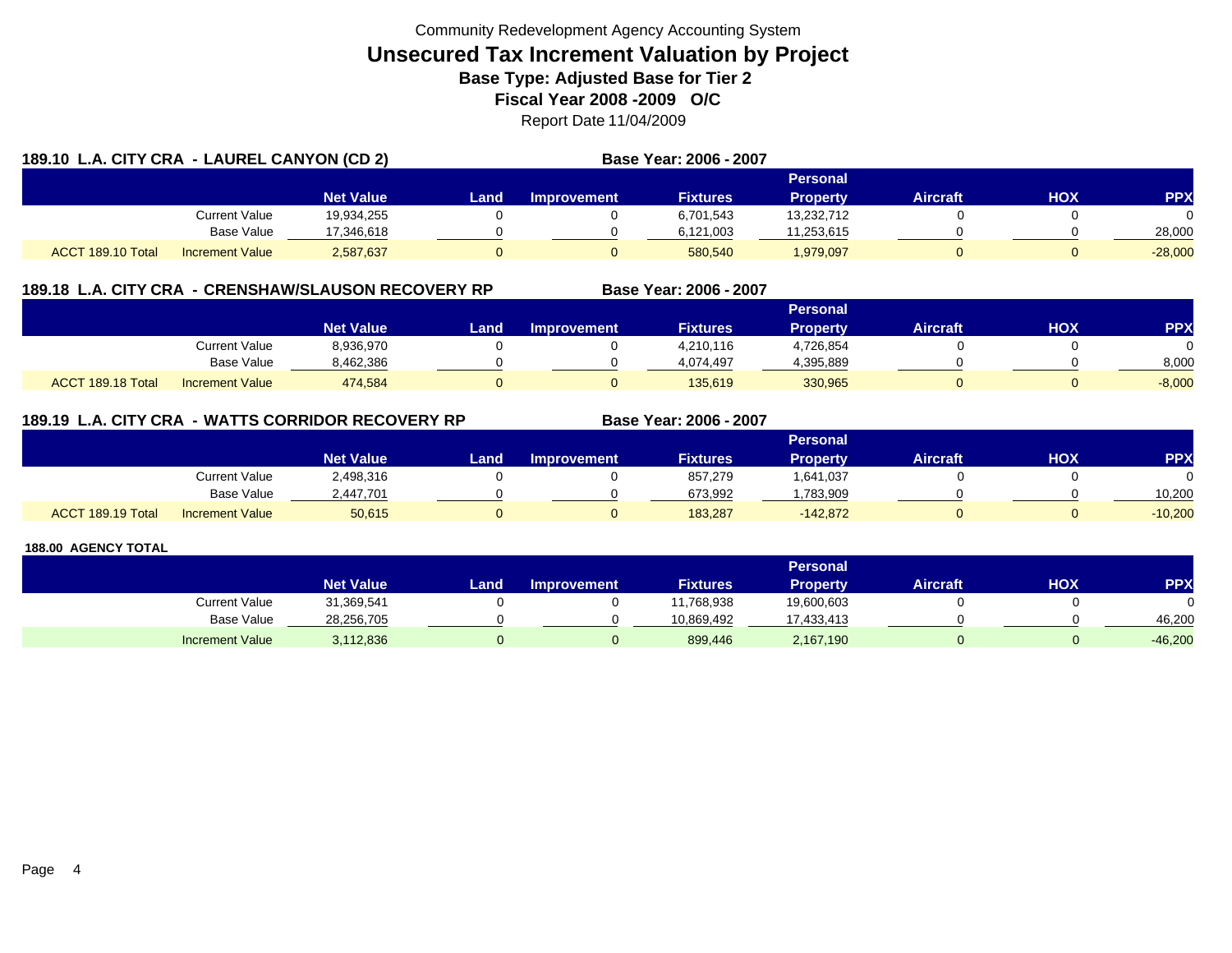| 220.07            | MONTEREY PARK CRA - ATL/GAR 76 ANX |                  |      | Base Year: 2005 - 2006 |                 |                 |          |     |            |
|-------------------|------------------------------------|------------------|------|------------------------|-----------------|-----------------|----------|-----|------------|
|                   |                                    |                  |      |                        |                 | Personal        |          |     |            |
|                   |                                    | <b>Net Value</b> | Land | <b>Improvement</b>     | <b>Fixtures</b> | <b>Property</b> | Aircraft | HOX | <b>PPX</b> |
|                   | <b>Current Value</b>               | 13.426.884       |      |                        | 8,151,212       | 5.275.672       |          |     |            |
|                   | Base Value                         | 7,278,583        |      |                        | 3,340,479       | 3,938,104       |          |     |            |
| ACCT 220.07 Total | <b>Increment Value</b>             | 6.148.301        |      |                        | 4,810,733       | 1,337,568       |          |     |            |

|                        |                  |        |                    |                 | Personal  |                 |     |            |
|------------------------|------------------|--------|--------------------|-----------------|-----------|-----------------|-----|------------|
|                        | <b>Net Value</b> | Land . | <b>Improvement</b> | <b>Fixtures</b> | Property  | <b>Aircraft</b> | ΗΟΧ | <b>PPX</b> |
| Current Value          | 13,426,884       |        |                    | 8,151,212       | 5,275,672 |                 |     |            |
| <b>Base Value</b>      | 278,583.         |        |                    | 3.340.479       | 3,938,104 |                 |     |            |
| <b>Increment Value</b> | 6,148,301        |        |                    | 4,810,733       | ,337,568  |                 |     |            |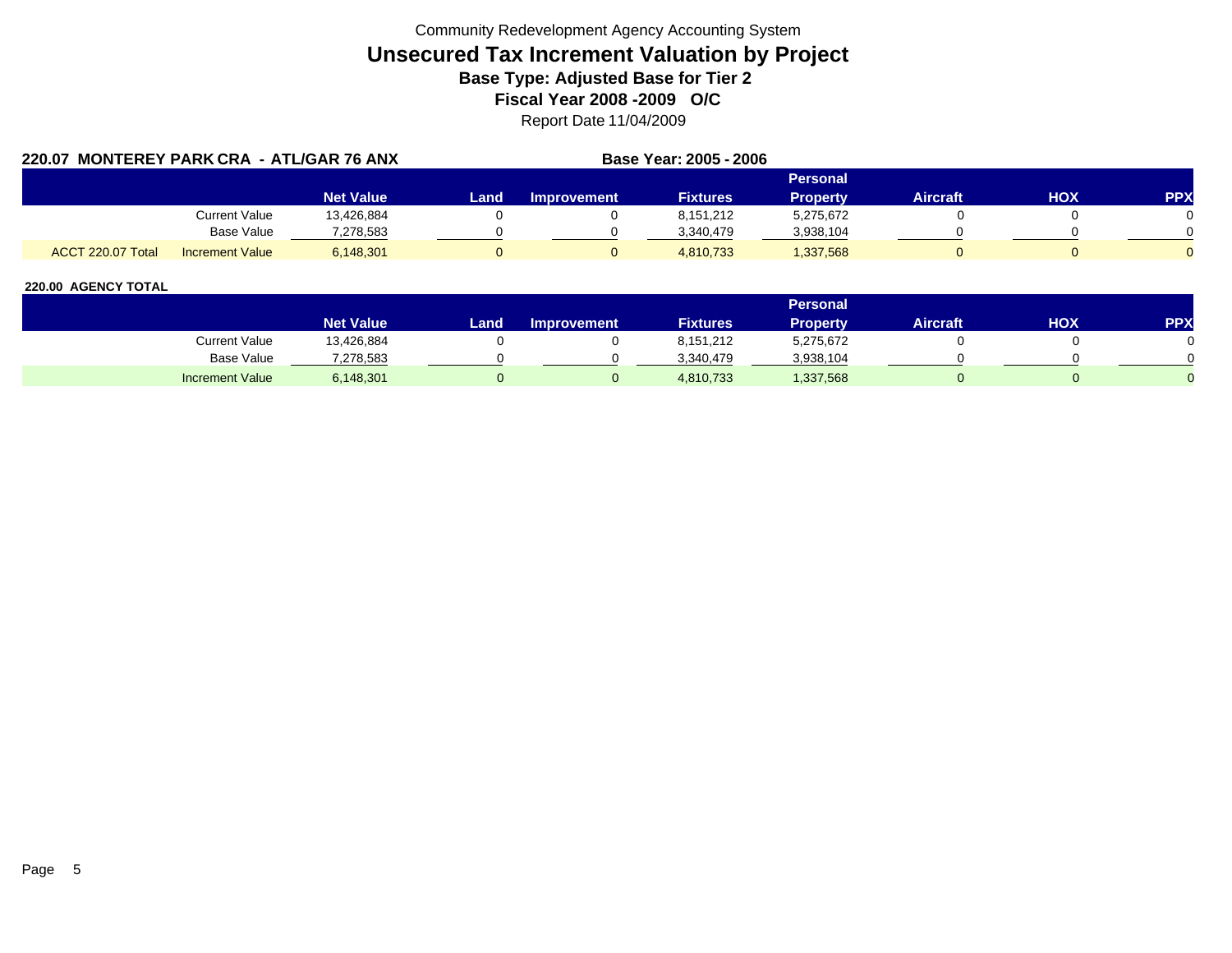| 226.08 PARAMOUNT CRA - PROJECT #3 |                        |                  |      | Base Year: 2006 - 2007 |                 |                 |                 |     |            |
|-----------------------------------|------------------------|------------------|------|------------------------|-----------------|-----------------|-----------------|-----|------------|
|                                   |                        |                  |      | Personal               |                 |                 |                 |     |            |
|                                   |                        | <b>Net Value</b> | Land | <b>Improvement</b>     | <b>Fixtures</b> | <b>Property</b> | <b>Aircraft</b> | ΗΟΧ | <b>PPX</b> |
|                                   | Current Value          | 34,237,348       |      |                        | 12.642.834      | 21,594,514      |                 |     |            |
|                                   | Base Value             | 916,057          |      |                        | 439.026         | 477,031         |                 |     |            |
| ACCT 226.08 Total                 | <b>Increment Value</b> | 33,321,291       |      |                        | 12,203,808      | 21,117,483      |                 |     |            |

|                        |                  |      |                    |                 | <b>Personal</b> |                 |            |     |
|------------------------|------------------|------|--------------------|-----------------|-----------------|-----------------|------------|-----|
|                        | <b>Net Value</b> | Land | <b>Improvement</b> | <b>Fixtures</b> | <b>Property</b> | <b>Aircraft</b> | <b>HOX</b> | PPX |
| <b>Current Value</b>   | 34,237,348       |      |                    | 12,642,834      | 21,594,514      |                 |            |     |
| <b>Base Value</b>      | 916,057          |      |                    | 439,026         | 477.031         |                 |            |     |
| <b>Increment Value</b> | 33,321,291       |      |                    | 12,203,808      | 21,117,483      |                 |            |     |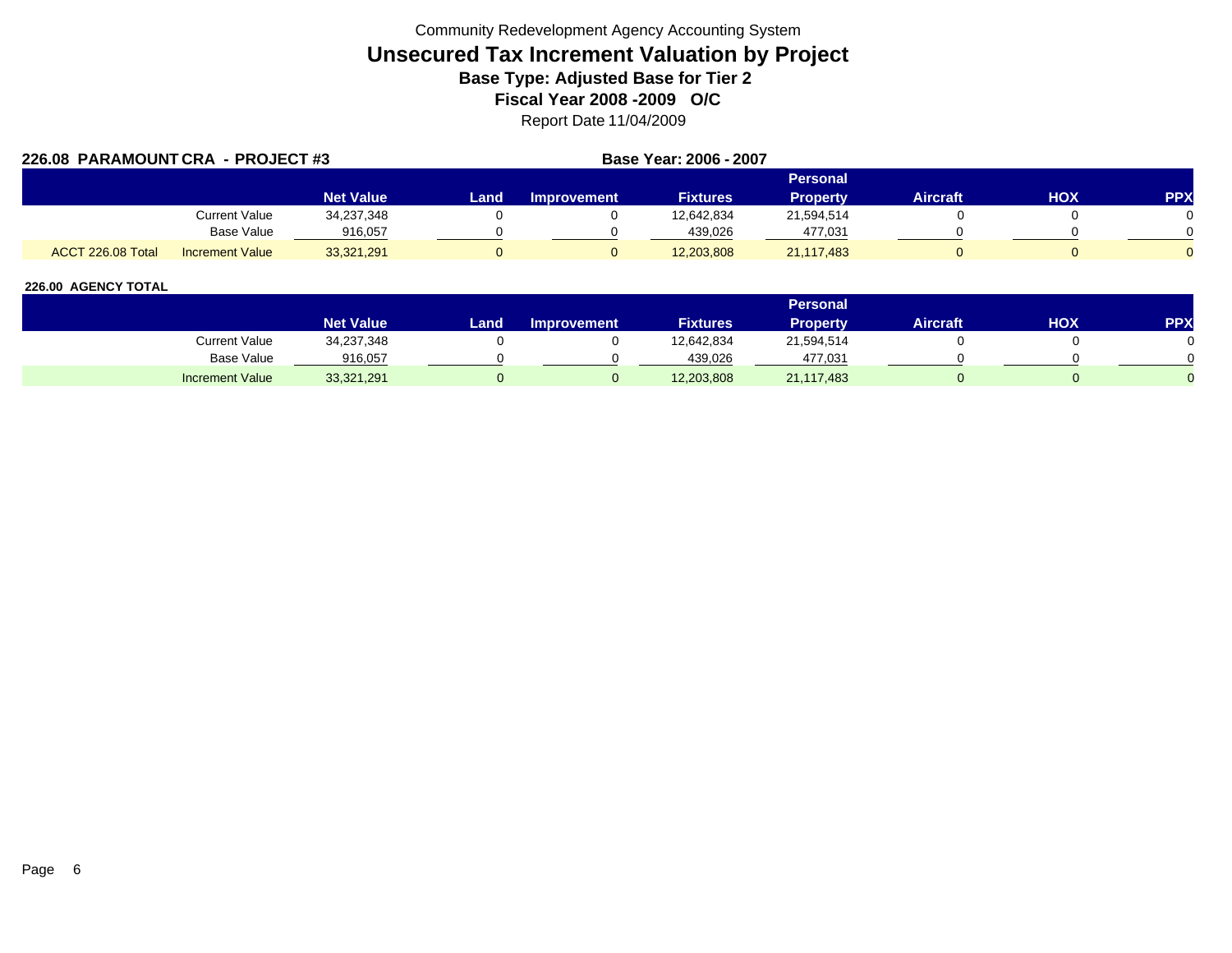| 240.07 SAN FERNANDO CRA - RP #4 |                   |                        |                  |      |                    | Base Year: 2007 - 2008 |                 |          |     |            |  |
|---------------------------------|-------------------|------------------------|------------------|------|--------------------|------------------------|-----------------|----------|-----|------------|--|
|                                 |                   |                        |                  |      | <b>Personal</b>    |                        |                 |          |     |            |  |
|                                 |                   |                        | <b>Net Value</b> | Land | <b>Improvement</b> | <b>Fixtures</b>        | <b>Property</b> | Aircraft | нох | <b>PPX</b> |  |
|                                 |                   | Current Value          | 7,984,222        |      |                    | ,499,370               | 6,484,852       |          |     |            |  |
|                                 |                   | Base Value             | 10,051,346       |      |                    | .680,967               | 8,370,379       |          |     |            |  |
|                                 | ACCT 240.07 Total | <b>Increment Value</b> | $-2,067,124$     |      |                    | $-181,597$             | $-1,885,527$    |          |     |            |  |

|                        |                  |       |                    |                 | <b>Personal</b> |                 |     |     |
|------------------------|------------------|-------|--------------------|-----------------|-----------------|-----------------|-----|-----|
|                        | <b>Net Value</b> | Land. | <b>Improvement</b> | <b>Fixtures</b> | <b>Property</b> | <b>Aircraft</b> | HOX | PPX |
| <b>Current Value</b>   | 7,984,222        |       |                    | ,499,370        | 6,484,852       |                 |     |     |
| <b>Base Value</b>      | 10,051,346       |       |                    | 1.680.967       | 8,370,379       |                 |     |     |
| <b>Increment Value</b> | $-2,067,124$     |       |                    | $-181,597$      | $-1,885,527$    |                 |     |     |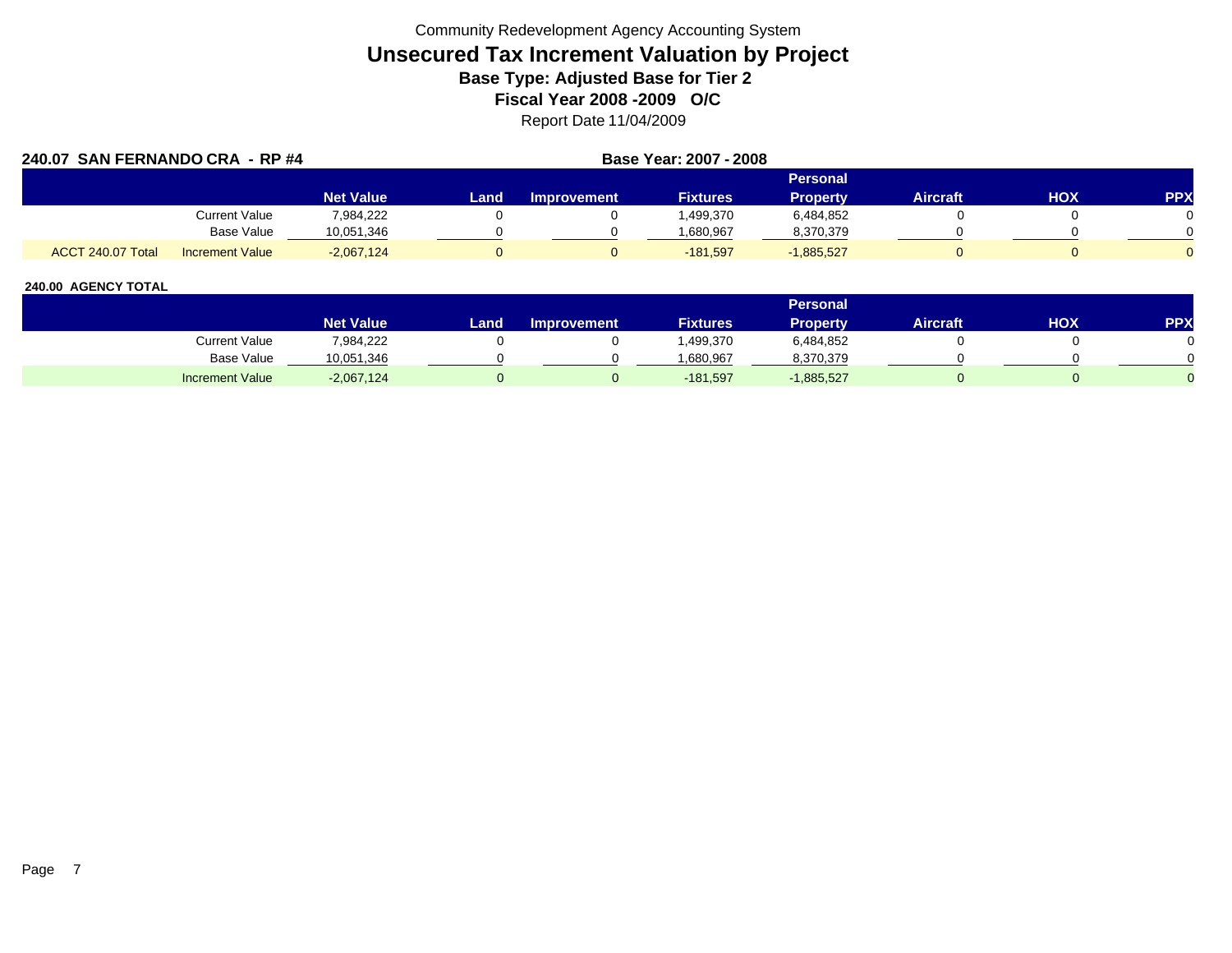| 252.03 SANTA MONICA CRA - EQUAKE RECOVERY | Base Year: 2006 - 2007 |                  |      |                    |                 |                 |          |            |             |
|-------------------------------------------|------------------------|------------------|------|--------------------|-----------------|-----------------|----------|------------|-------------|
|                                           |                        |                  |      |                    |                 | Personal        |          |            |             |
|                                           |                        | <b>Net Value</b> | Land | <b>Improvement</b> | <b>Fixtures</b> | <b>Property</b> | Aircraft | <b>HOX</b> | <b>PPX</b>  |
|                                           | Current Value          | 581,149,654      |      |                    | 232,335,510     | 515.907.644     |          |            | 167,093,500 |
|                                           | Base Value             | 472.927.577      |      |                    | 167.933.286     | 440,995,591     |          |            | 136,001,300 |
| <b>ACCT 252.03 Total</b>                  | <b>Increment Value</b> | 108.222.077      |      |                    | 64.402.224      | 74,912,053      |          |            | 31.092.200  |

|                        |                  |       |                    |                 | <b>Personal</b> |                 |            |             |
|------------------------|------------------|-------|--------------------|-----------------|-----------------|-----------------|------------|-------------|
|                        | <b>Net Value</b> | Land. | <b>Improvement</b> | <b>Fixtures</b> | Propertv        | <b>Aircraft</b> | <b>HOX</b> | PPX         |
| Current Value          | 581,149,654      |       |                    | 232,335,510     | 515,907,644     |                 |            | 167,093,500 |
| <b>Base Value</b>      | 472,927,577      |       |                    | 167,933,286     | 440,995,591     |                 |            | 136,001,300 |
| <b>Increment Value</b> | 108,222,077      |       |                    | 64,402,224      | 74,912,053      |                 |            | 31,092,200  |